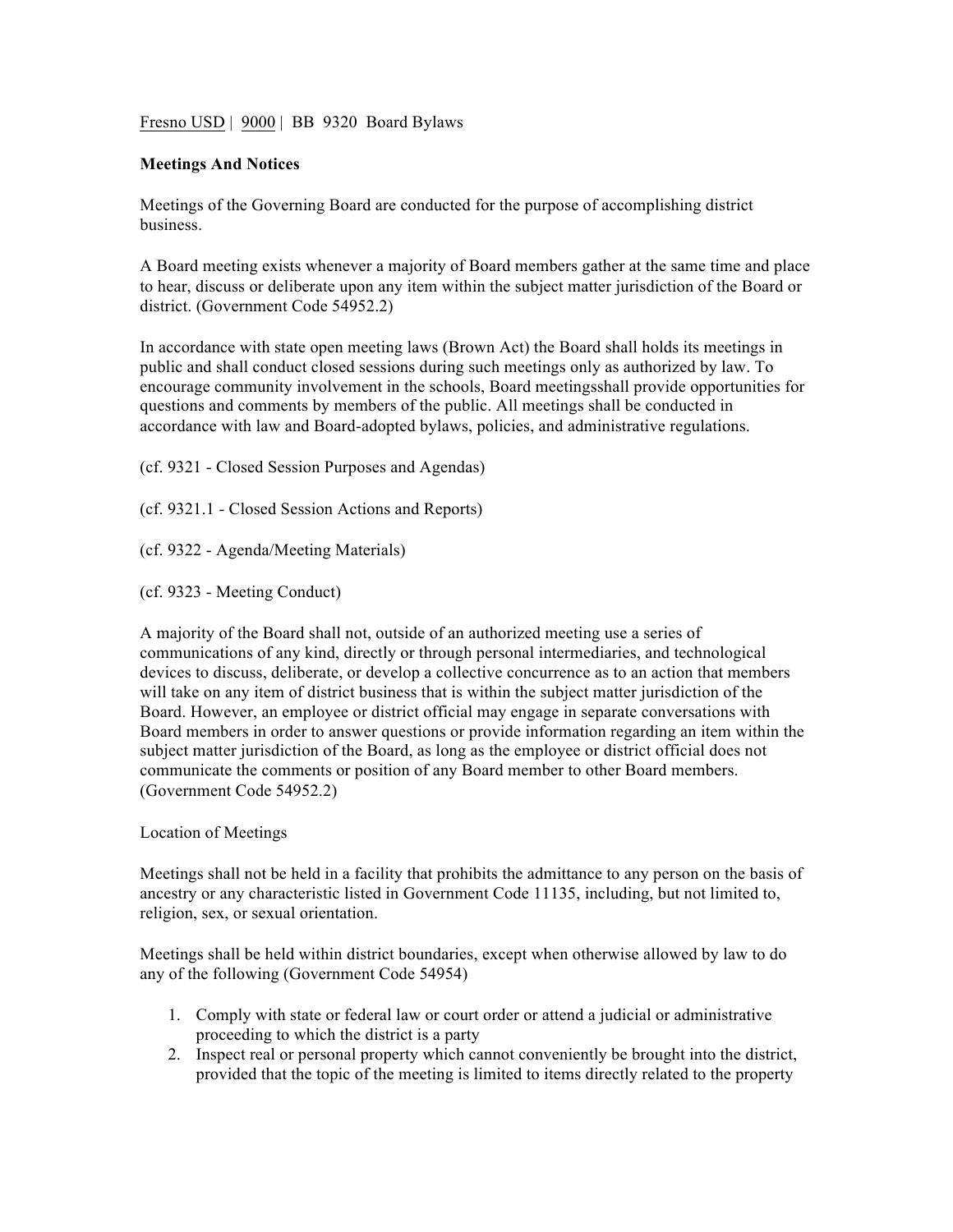- 3. Participate in meetings or discussions of multiagency significance, provided these meetings are held within one of the other agencies' boundaries, with all participating agencies giving the notice required by law
- 4. Meet in the closest meeting facility if the district has no meeting facility within its boundaries or if its principal office is located outside the district
- 5. Meet with elected or appointed state or federal officials when a local meeting would be impractical, solely to discuss legislative or regulatory issues affecting the district over which the state or federal officials have jurisdiction
- 6. Meet in or near a facility owned by the district but located outside the district, provided the meeting agenda is limited to items directly related to that facility
- 7. Visit the office of the district's legal counsel for a closed session on pending litigation, when doing so would reduce legal fees or costs
- 8. Attend conferences on non-adversarial collective bargaining techniques
- 9. Interview residents of another district regarding the Board's potential employment of an applicant for Superintendent of the district
- 10. Interview a potential employee from another district

Meetings exempted from the boundary requirements, as specified in items # 1-10 above, shall still be subject to the notice and open meeting requirements for regular and special meetings when a quorum of the Board attends the meeting.

Meetings shall be held in a facility that is accessible to all persons, including disabled persons, without charge. (Government Code 54961)

(cf. 0410 - Nondiscrimination in District Programs and Activities)

In order to help ensure participation in the meeting by disabled individuals, the Superintendent or designee shall provide appropriate disability-related accommodations or modifications upon request in accordance with the Americans with Disabilities Act. (Government Code 54953.2, 54954.1)

Meeting notices and agendas shall specify that individuals who require special accommodation, including but not limited to an American sign language interpreter, accessible seating or documentation in accessible formats, should contact the Superintendent or designee at least two days before the meeting date.

# Regular Meetings

The Board shall adopt a schedule specifying the date, time and place of its regular meetings. (Education Code 35140)

The Board shall hold two regular meetings on the second and fourth Wednesdays of each month, unless posted otherwise. Regular meetings shall be held at 5:30 p.m. at the Education Center unless posted otherwise.

At least 72 hours prior to a regular meeting, the agenda shall be posted at one or more locations freely accessible to members of the public, and on the district's Internet web site. (Government Code 54954.2)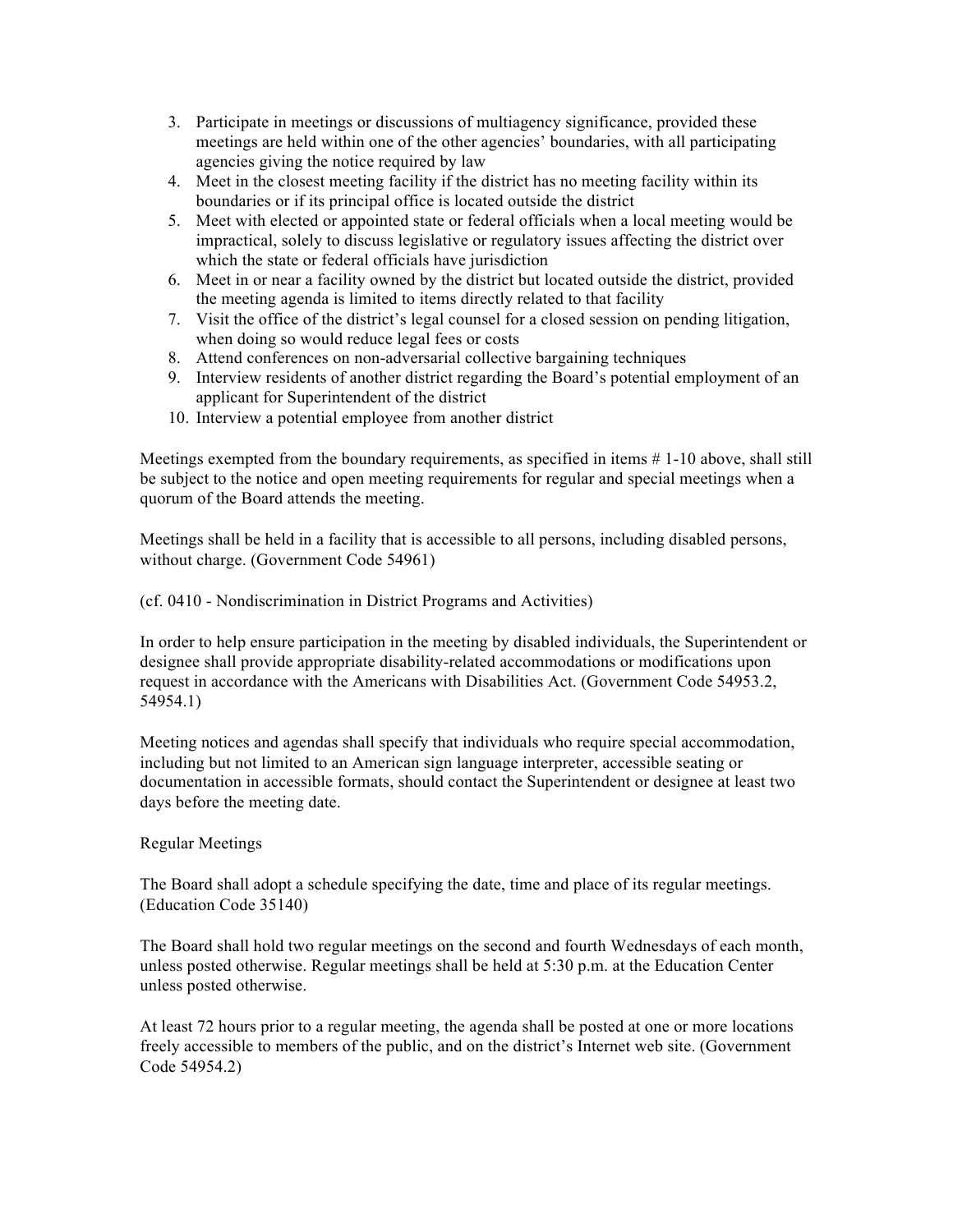A notice of each regular meeting shall be mailed to any person who has filed with the Board a written request for such notice. The notice shall be mailed the week preceding, but not less than 72 hours prior to the meeting. Requests are valid for one year from the date filed unless renewed. Renewal requests must be filed within 90 days after January 1 of each year.

Whenever agenda materials related to an open session of a regular meeting are distributed to the Board less than 72 hours before the meeting, the Superintendent or designee shall make the materials available for public inspection at a public office or location designated for that purpose. (Government Code 54957.5)

If a fire flood, earthquake or other emergency renders the regular meeting place unsafe, meetings shall be held for the duration of the emergency at a place designated by the president or designee, who shall so inform, by the most rapid available means of communication, all news media who have requested notice of special meetings. (Government Code 54954)

#### Special Meetings

Special meetings of the Board may be called by the presiding officer or a majority of the Board members. Except as authorized by Government Code Section 54957.6, a special meeting shall not be called regarding the salary, salary schedule, or other compensation of the Superintendent, deputy superintendent, associate superintendent, assistant superintendent, or other executive employee as described in Government Code 3511.1. No action shall be taken at a special meeting regarding the salary, salary schedule, or other compensation of the Superintendent, deputy superintendent, associate superintendent, assistant superintendent, or other executive employee as described in Government Code 3511.1 (Government Code 54956).

Written notice of special meetings shall be delivered personally or by any other means to all Board members, the Superintendent, and the local media who have requested such notice in writing. The notice shall also be posted on the district's Internet web site. The notice shall be received at least 24 hours before the time of the meeting. The notice shall also be posted at least 24 hours before the meeting in a location freely accessible to the public. The notice shall specify the time and place of the meeting and the business to be transacted or discussed; no other business shall be considered at these meetings. (Education Code 35144, Government Code 54956)

Every notice of a special meeting shall provide an opportunity for members of the public to directly address the Board concerning any item that has been described in the meeting notice, before or after the item's consideration. (Government Code 54954.3)

Public notice shall be given at least 72 hours' before any retreats, study sessions or training sessions held by the Board. All such meetings shall be held within district boundaries and action items shall not be included.

#### Emergency Meetings

In the case of an emergency situation for which prompt action is necessary due to the disruption or threatened disruption of public facilities, the Board may hold an emergency meeting without complying with the 24-hour notice and/or 24-hour posting requirement for special meetings pursuant to Government Code 54956. The Board shall comply with all other requirements for special meetings during an emergency meeting. (Government code 54956.5)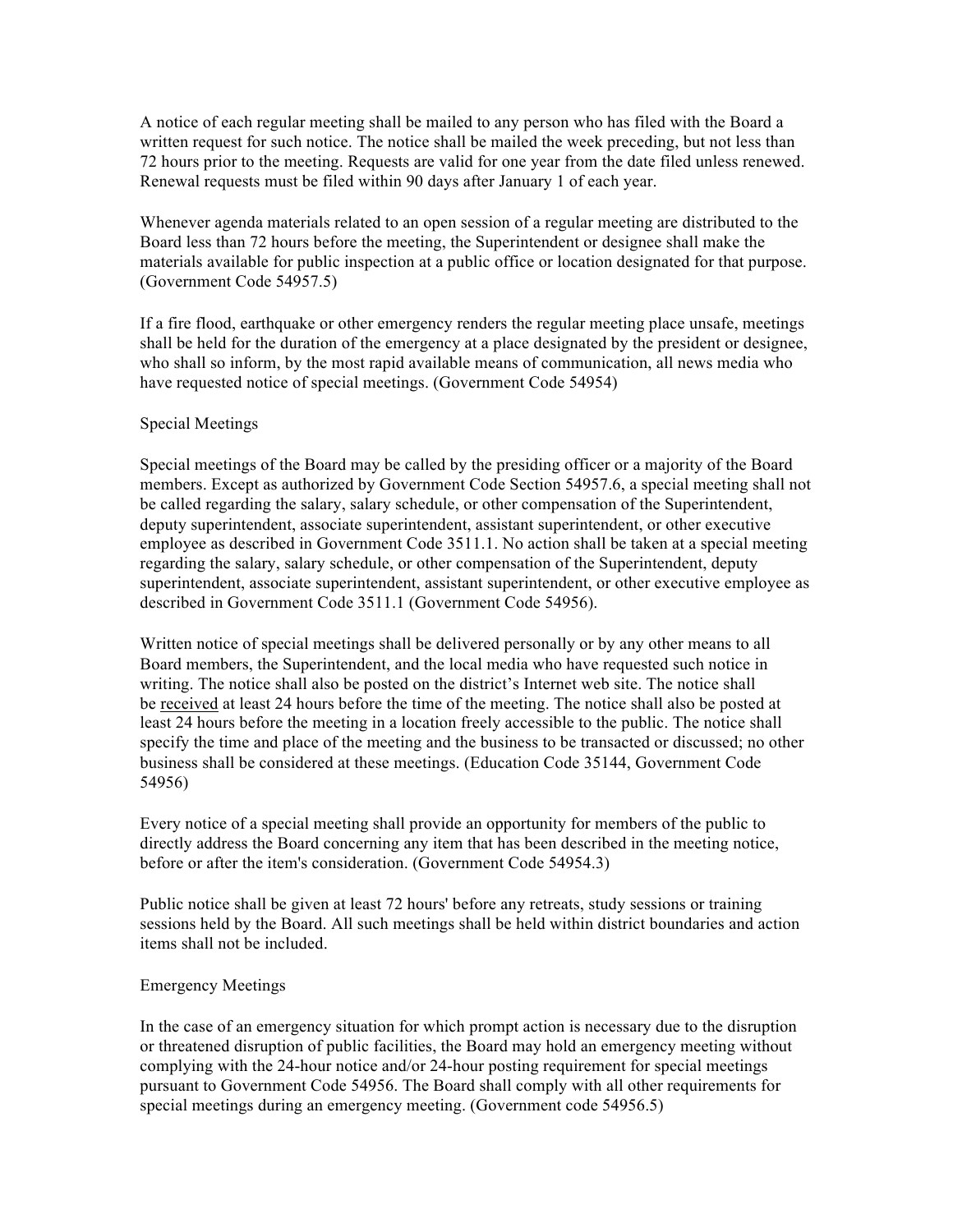An emergency situation means either of the following: (Government Code 54956.5)

1. A work stoppage, crippling activity or other activity that severely impairs public health, and/or safety, as determined by a majority of the members of the Board.

#### (cf. 4141.6/4241.6 - Concerted Action/Work Stoppage)

2. A dire emergency, which shall be defined as a crippling disaster, mass destruction, terrorist activity, or threatened terrorist act that poses peril so immediate and significant that requiring the Board to provide one-hour notice before holding an emergency meeting under this section may endanger the public health and/or safety as determined by a majority of the member of the Board.

#### (cf. 3516 – Emergencies and Disaster Preparedness Plan)

Except in the case of a dire emergency, the Board President or designee shall give notice of the emergency meeting by telephone at least one hour before the meeting to the local media that have requested notices of special meetings. If telephone services are not functioning, the notice requirement of one hour is waived and, as soon after the meeting as possible, the Board shall notify those local media which have requested notice for special meetings, describing the purpose of the meeting and any action taken by the Board. (Government Code 54956.5)

In the case of a dire emergency, the Board President or designee shall give such notice at or near the time he/she notifies the other members of the Board about the meeting. (Government Code 54956.5)

No closed session may be held during an emergency meeting. All other rules governing special meetings shall be observed, with the exception of the 24-hour notice requirement. The minutes of the meeting, a list of persons the president or designee notified or attempted to notify, a copy of the roll call vote, and any actions taken at the meeting shall be posted for at least ten days in a public place as soon after the meeting as possible. (Government Code 54956.5)

### Adjourned Meetings

A majority vote by the Board may adjourn any meeting to a later time and place that shall be specified in the order of adjournment. (Government Code 54955)

If no members are present at any regular or adjourned regular meeting, the secretary or the clerk may declare the meeting adjourned to a later time and shall give notice in the same manner required for special meetings. (Government Code 54955)

A copy of the order or notice of adjournment shall be conspicuously posted on or near the door of the place where the meting was held within 24 hours after the time of adjournment. (Government Code 54955)

Study Sessions, Retreats, Public Forums, and Discussion Meetings

The Board may occasionally convene a study session or public forum to study an issue in more detail or to receive information from staff or feedback from members of the public.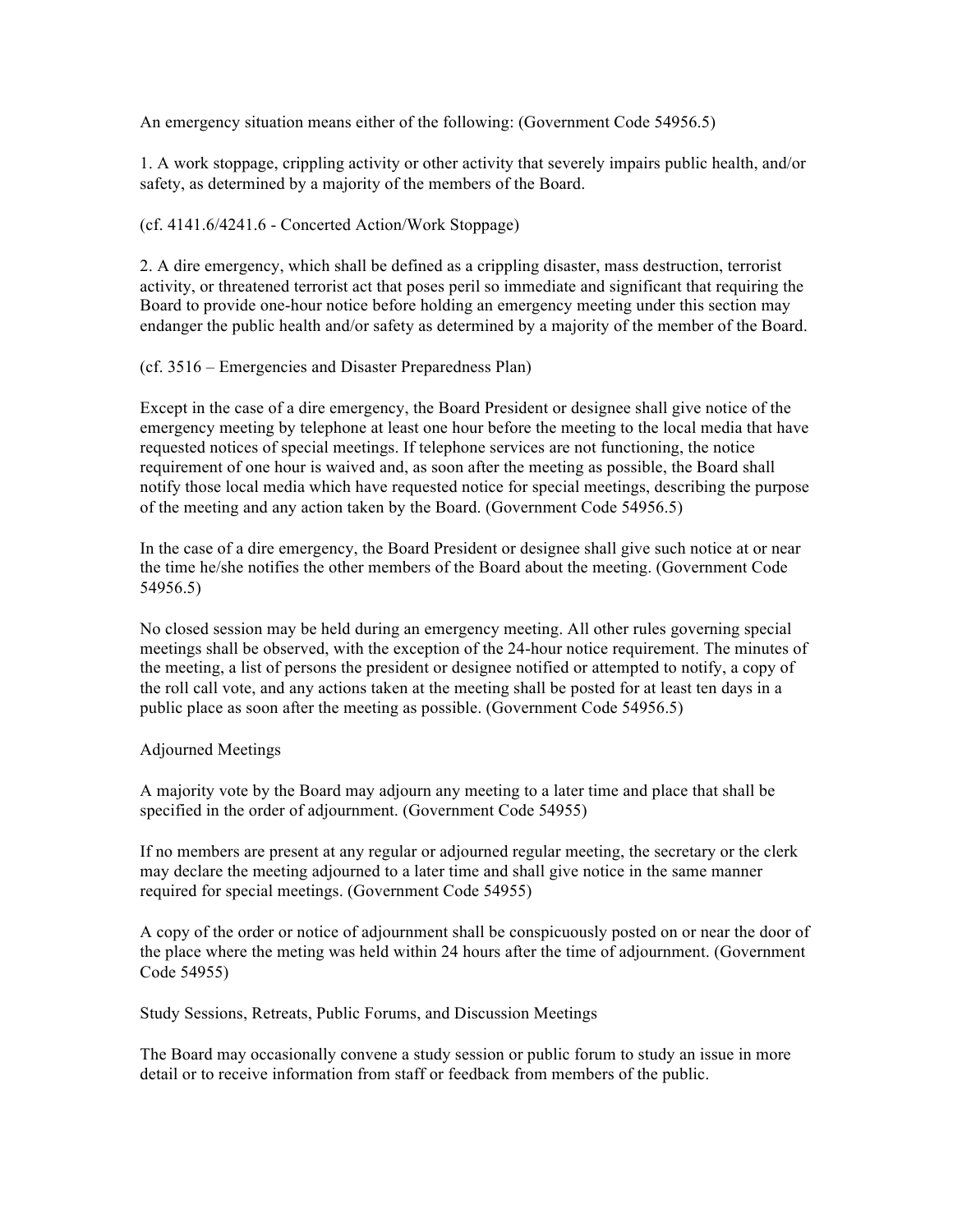The Board may also convene a retreat or discussion meeting to discuss Board roles and relationships.

(cf. 2000 – Concepts and Roles in Administration)

(cf. 9000 – Role of the Board)

(cf. 9005 – Governance Standards)

(cf. 9400 – Board Self-Evaluation)

Public notice shall be given in accordance with law when a quorum of the Board is attending a study session, retreat, public forum, or discussion meeting. All such meetings shall comply with the Brown Act and shall be held in open session and within district boundaries. Action items shall not be included on the agenda for these meetings.

## Teleconferencing

A teleconference is a meeting of the Board in which Board members are in different locations, connected by electronic means through audio and/or video. (Government Code 54953)

The Board may use teleconferences for all purposes in connection with any meeting within the Board's subject matter jurisdiction. All votes taken during a teleconference meeting shall be by roll call. (Government Code 54953)

During the teleconference, at least a quorum of the members of the Board shall participate from locations within district boundaries. (Government code 54953)

Agendas shall be posted at all teleconference locations and shall list all teleconference locations whenever they are posted elsewhere. Additional teleconference locations may be provided to the public. (Government Code 54953)

All teleconference locations shall be accessible to the public. All teleconferenced meetings shall be conducted in a manner that protects the statutory and constitutional rights of the parties or the public appearing before the Board, including the right of the public to address the Board directly at each teleconference location. (Government Code 54953)

All Board policies, administrative regulations and bylaws shall apply equally to meetings that are teleconferenced. The Superintendent or designee shall facilitate public participation in the meeting at each teleconference location.

### **Hearings**

The Board may occasionally convene public hearings at which no Board action is to be taken. Such hearings are held solely to allow the Board and members of the public to receive information. A hearing may take place immediately prior to a Board meeting.

If a quorum of Board members is present at a hearing, notice of the hearing shall be provided according to procedures specified above for regular meetings.

Other Gatherings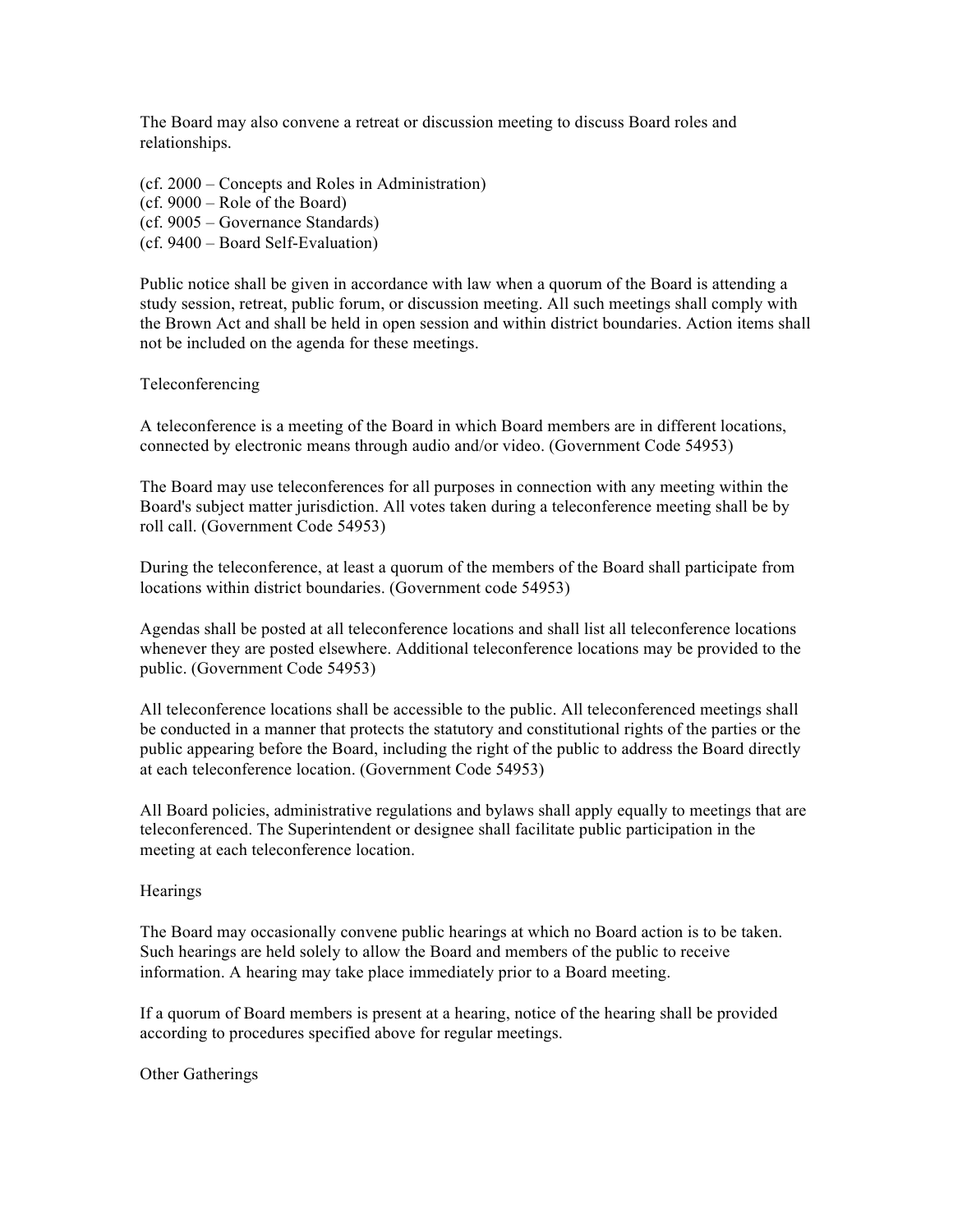Attendance by a majority of the Board members at any of the following events is not subject to state open meeting laws provided that a majority of the Board members do not discuss specific district business among themselves other than as part of the scheduled program: (Government Code 54952.2)

1. A conference or similar public gathering open to the public that involves a discussion of issues of general interest to the public or to school Boards.

2. An open, publicized meeting organized by a person or organization other than the district to address a topic of local community concern.

3. An open and noticed meeting of another body of the district or at a legislative body of another local agency.

4. A purely social or ceremonial occasion.

5. An open and noticed meeting of a standing committee of the Board, provided that the Board members who are not members of the standing committee attend only as observers.

(cf. 9130 - Board Committees)

Individual contacts or conversations between a Board member and any other person are not subject to open meeting laws. (Government Code 54952.2)

Legal Reference:

EDUCATION CODE 35140 Time and place of meetings 35143 Annual organizational meeting, date, and notice 35144 Special meeting 35145 Public meetings 35145.5 Agenda; public participation; regulations 35146 Closed sessions 35147 Open meeting law exceptions and applications

### GOVERNMENT CODE

3511.1 Local agency executives 11135 State programs and activities, discrimination 54950-54963 The Ralph M. Brown Act, especially: 54953 Meetings to be open and public; attendance 54954 Time and place of regular meetings 54954.2 Agenda posting requirements, board actions 54956 Special meetings; call; notice 54956.5 Emergency meetings

UNITED STATES CODE, TITLE 42 12101-12213 Americans with Disabilities Act CODE OF FEDERAL REGULATIONS, TITLE 28 35.160 Effective communications 36.303 Auxiliary aids and services